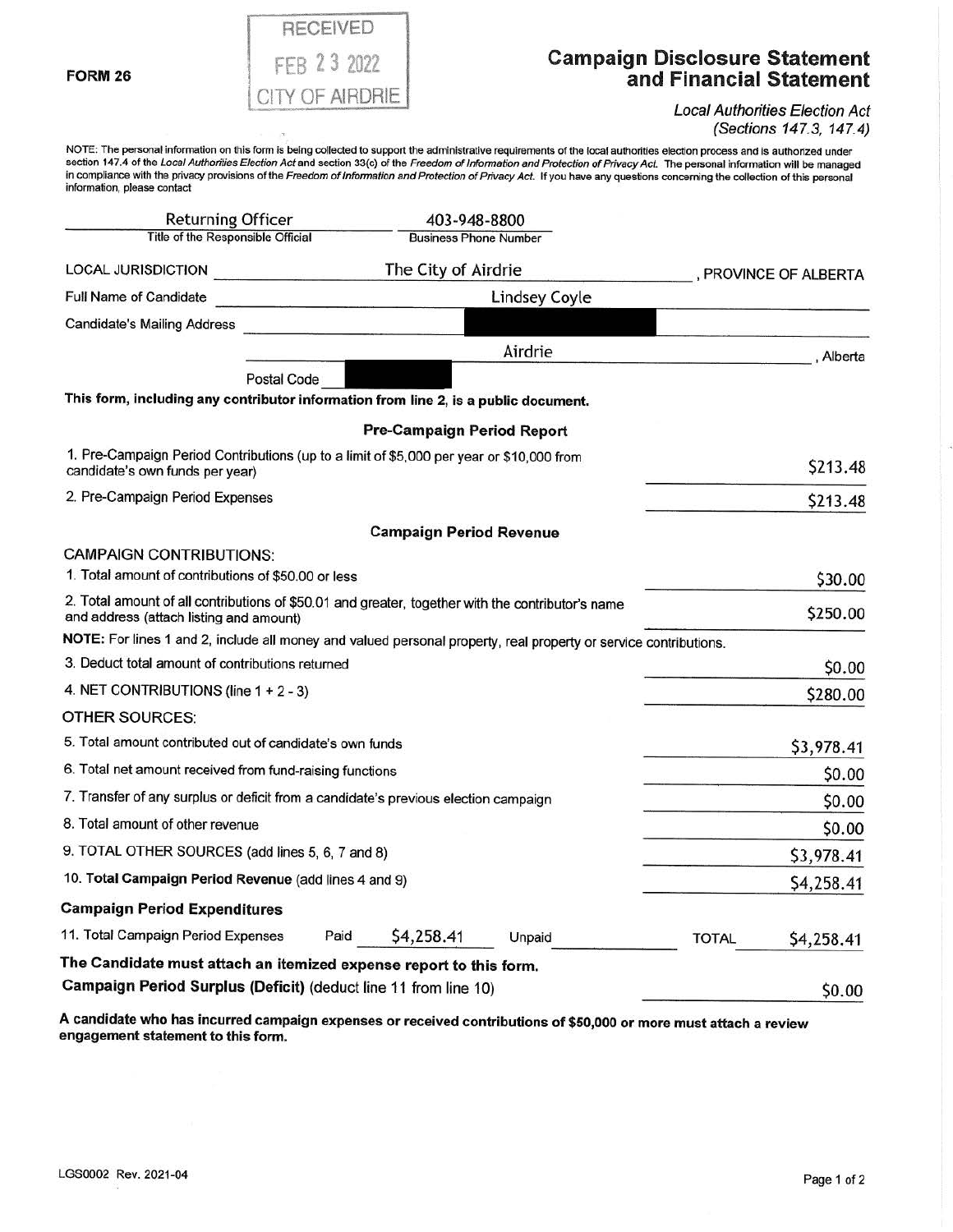

# **Donation Receipt**



| PAYMENT METHOD | CHECK NO.   | AMOUNT                          |  |
|----------------|-------------|---------------------------------|--|
| E-transfer     | 03898337546 | 250.00                          |  |
| DATE           |             | <b>DONATION</b>                 |  |
| 23/09/2021     |             | <b>TOTAL</b><br>250.00          |  |
|                |             |                                 |  |
|                |             |                                 |  |
|                |             |                                 |  |
|                |             |                                 |  |
|                |             |                                 |  |
|                |             |                                 |  |
|                |             |                                 |  |
|                |             |                                 |  |
|                |             | 250.00<br><b>SUBTOTAL PAID</b>  |  |
|                |             | <b>SALES TAX</b><br>$\pmb{0}$   |  |
|                |             | <b>TOTAL RECEIVED</b><br>250.00 |  |